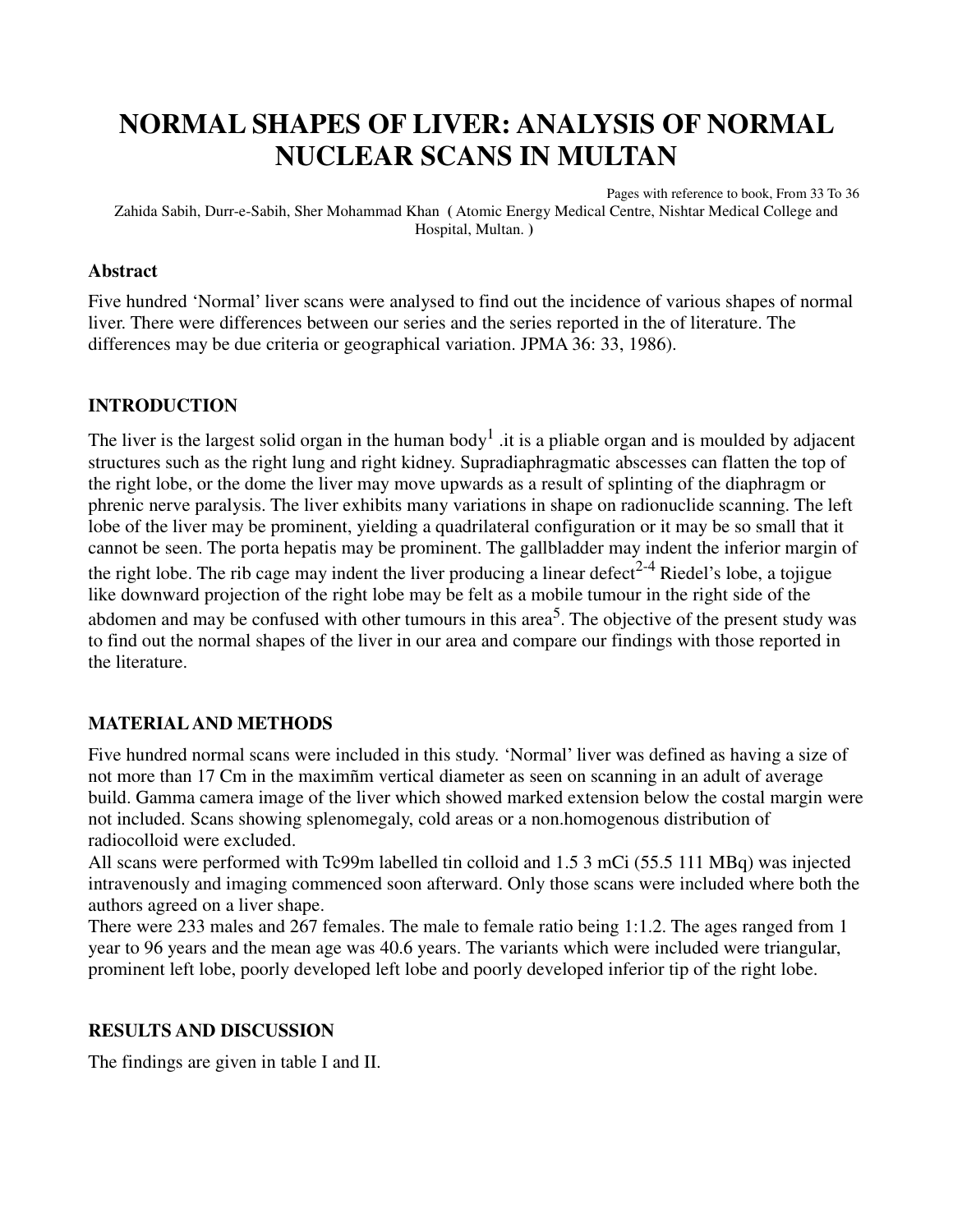| Liver Shape                                                                 | No. of   | Percentage |
|-----------------------------------------------------------------------------|----------|------------|
|                                                                             | Patients |            |
| Triangular                                                                  | 406      | (81.2)     |
| Prominent Left lobe                                                         | 32       | (6.4)      |
| Prominent dome                                                              | 24       | (4.8)      |
| Riedel's lobe                                                               | 23       | (4.6)      |
| Poorly developed inferior<br>tip of the right lobe<br>Poorly developed left | 9        | (1.8)      |
| lobe                                                                        | 4        | (0.8)      |
| Situs inversus                                                              | 2        | (0.4)      |

### Table I Normal Shanes of Liver.

Table II

Indentations of the Liver Margins due to Adjacent Organs.

| Type of Indentation                       | No.of<br>Patients | Percentage |
|-------------------------------------------|-------------------|------------|
| Rib Indentations<br>Prominent gallbladder | 13                | (2.6)      |
| Fossa                                     | 18                | (3.6)      |
| Prominent hilum                           | 11                | (2.2)      |
| Concave inferior Border                   | 34                | (6.8)      |

6In the present study the predominant liver shape was triangular (8 1.2%), followed by prominent left lobe (6.4%), prominent dome of the right lobe (4.8%) and Riedel's lobe (4.6%). Two cases of situs inversus were also seen E0.4%). There were rib indentations in 13 cases (2.6%) and the inferior tip of the right lobe was poorly developed in 9 cases (1.8%); The comparison of present results with those of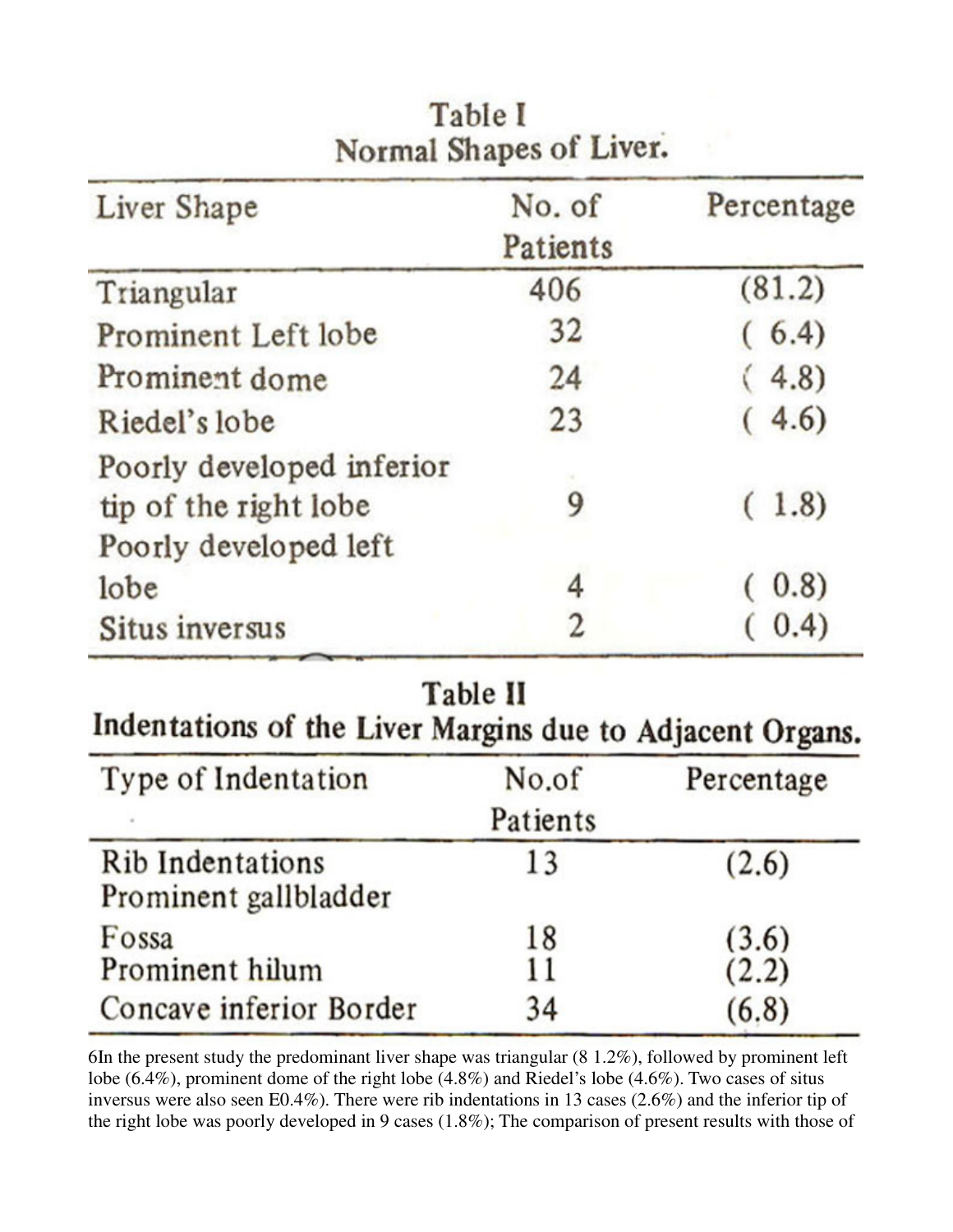Mc Afee et al.  $<sup>6</sup>$  are given in table-III.</sup>

| Nic Alee et al. are given in table-III.<br><b>Table III</b><br>Comparison of Findings of Present Study with those<br>of Mc Afee et al. |       |                              |  |  |
|----------------------------------------------------------------------------------------------------------------------------------------|-------|------------------------------|--|--|
| Liver shape                                                                                                                            |       | Zahida et al. Mc Afee et al. |  |  |
| Triangular liver shape                                                                                                                 | 81.2% | 65%                          |  |  |
| Prominent left lobe                                                                                                                    | 6.4%  | 12%                          |  |  |
| Riedel's lobe                                                                                                                          | 4.6%  | 5%                           |  |  |
| Prominent dome                                                                                                                         | 4.8%  | 14%                          |  |  |
| Poorly developed                                                                                                                       |       |                              |  |  |
| inferior tip                                                                                                                           | 1.8%  | 2%                           |  |  |
| Poorly developed left<br>lobe                                                                                                          | 0.8%  | 13%                          |  |  |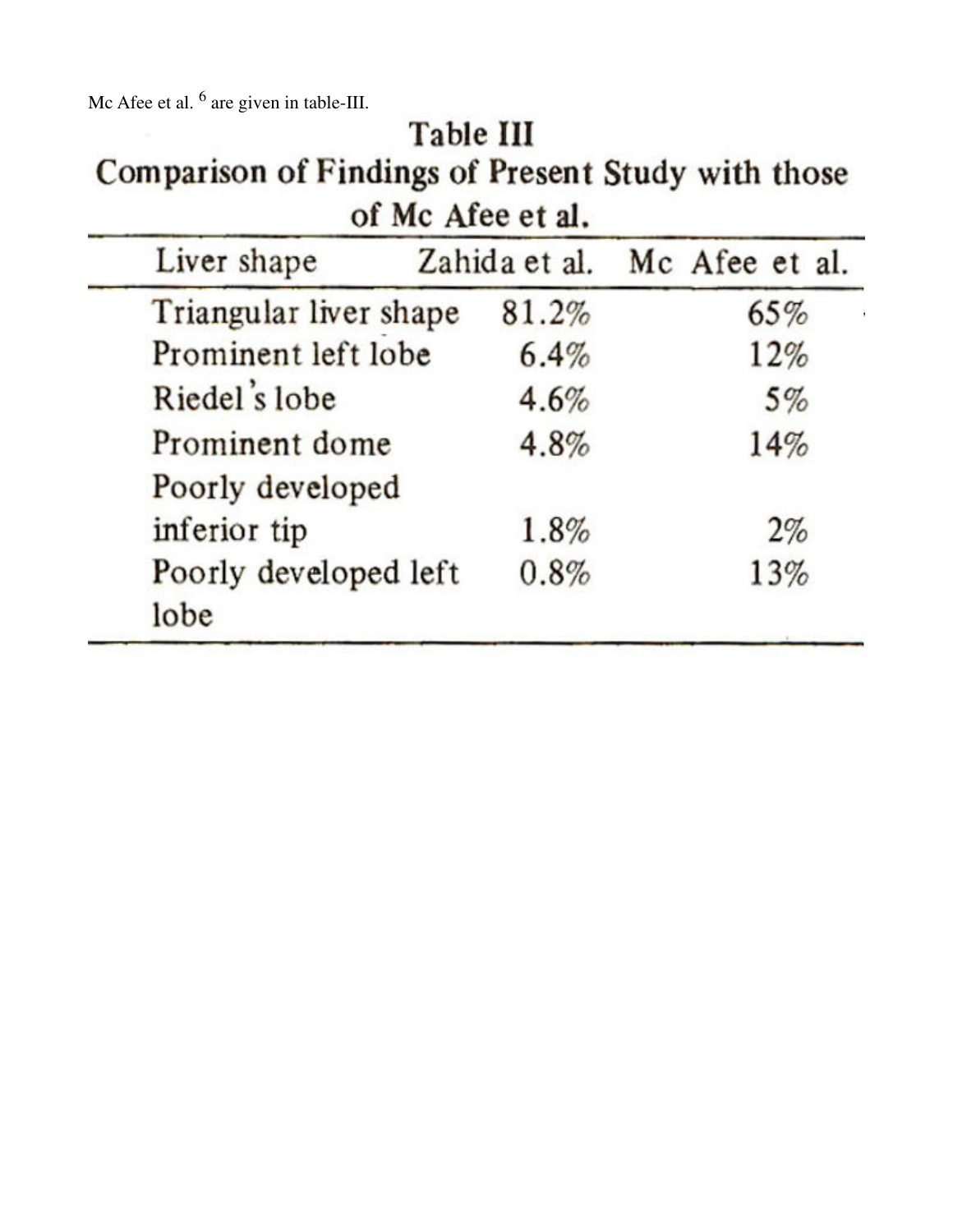

Figure 1. Line Drawings of various shapes of the liver.

A,B and C, Triangular configuration seen in two third of normal persons.

- Respiratory scalloping.
- Concave inferior border.
- Prominent umbilical notch.
- Prominent left lobe.
- Prominent dome with a high diaphragm.
- Globular configuration with poor development of the left lobe.
- G, Impression of ribs on lateral border.
- Riedel's lobe
- Localized upward bulging of the liver secondary to weakness of the diaphragm.
- Notching or absence of the inferior tip.
- Kidney Indentation of the inferior margin of the
- Interposition of the colon between the lateral abdominal wall and the liver.

Figure 2 (a - e) Gamma Camera Images of the Liver.





a .Triangular

d: Riedel's lobe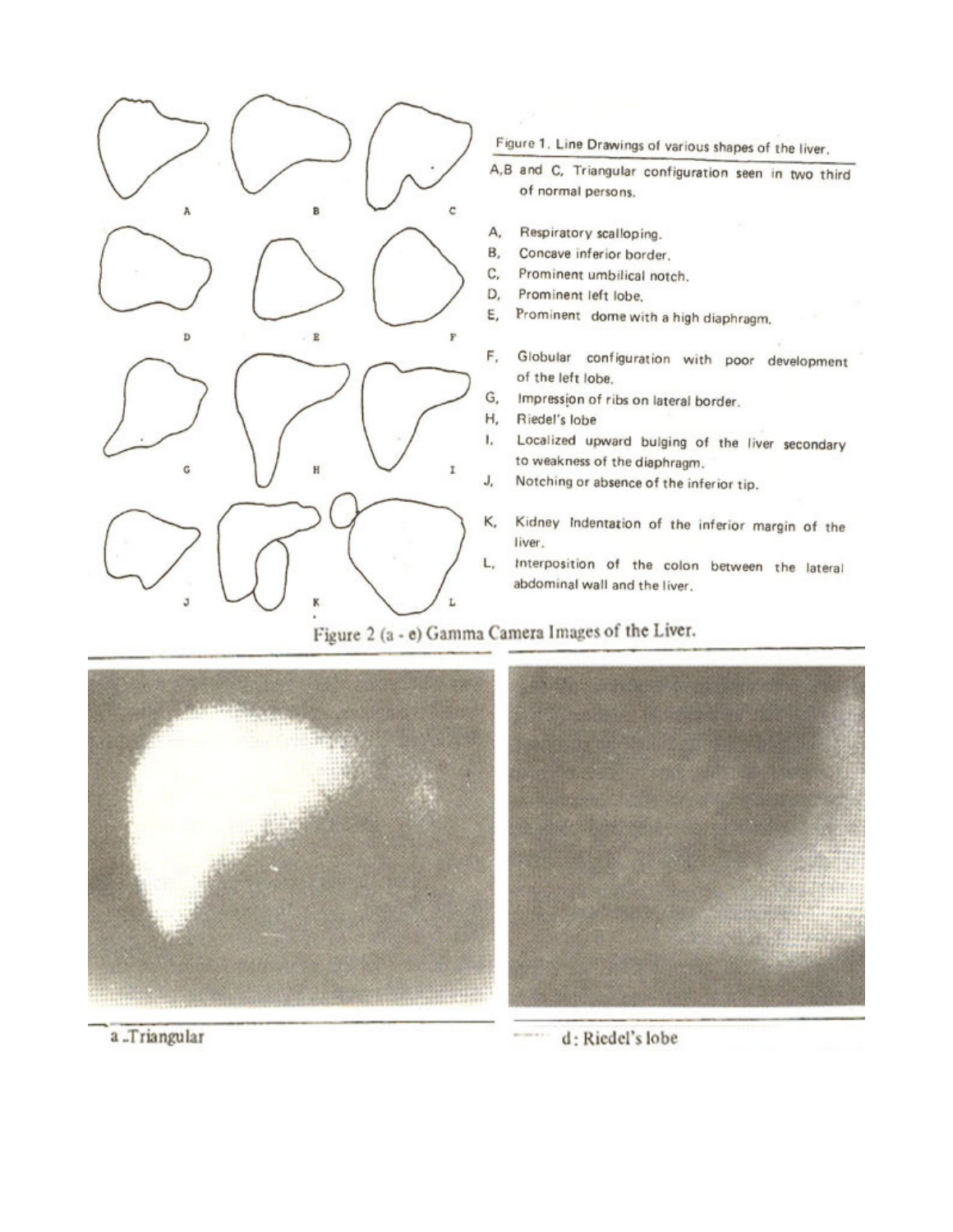

# b: Prominent left lobe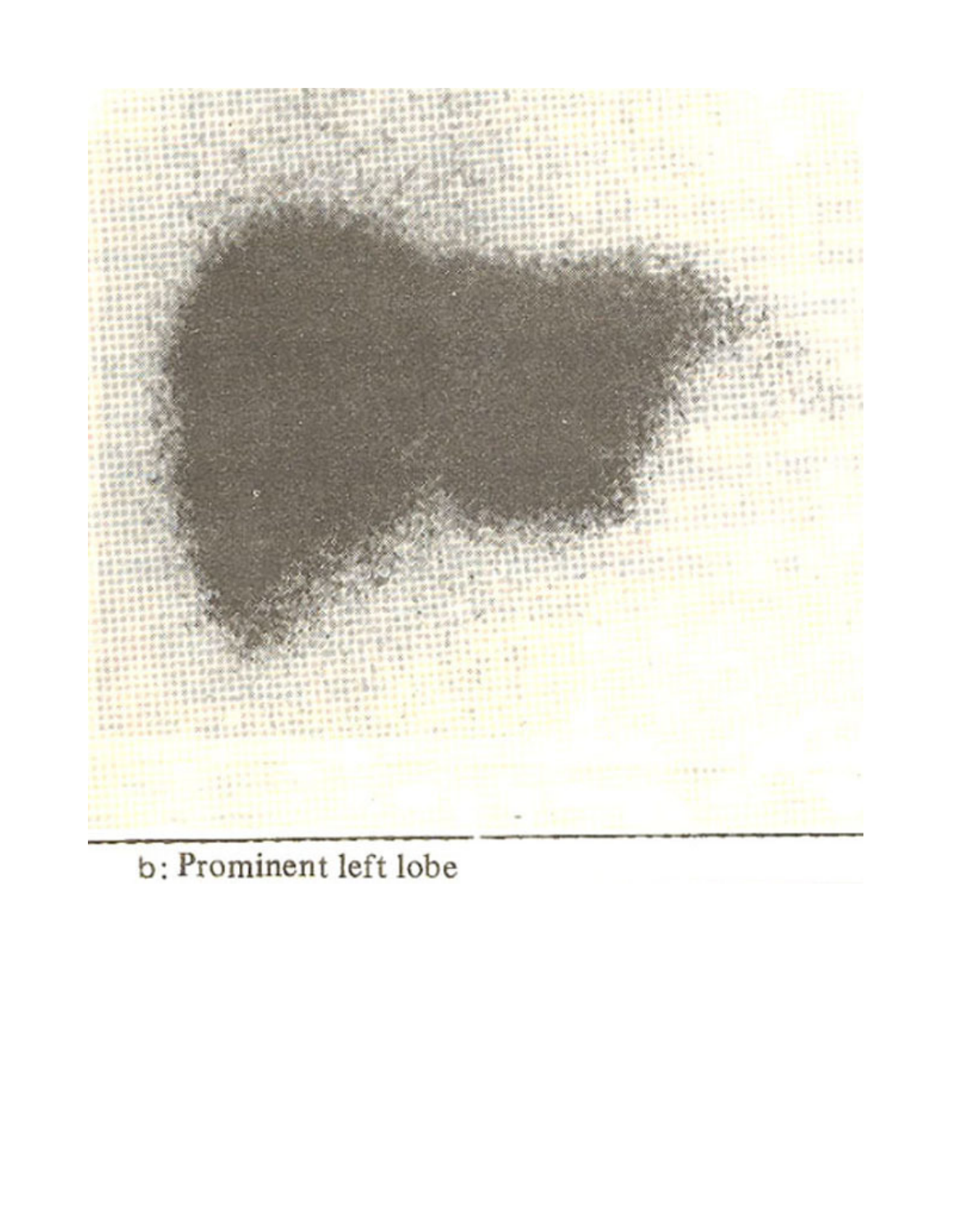

c: Prominent dome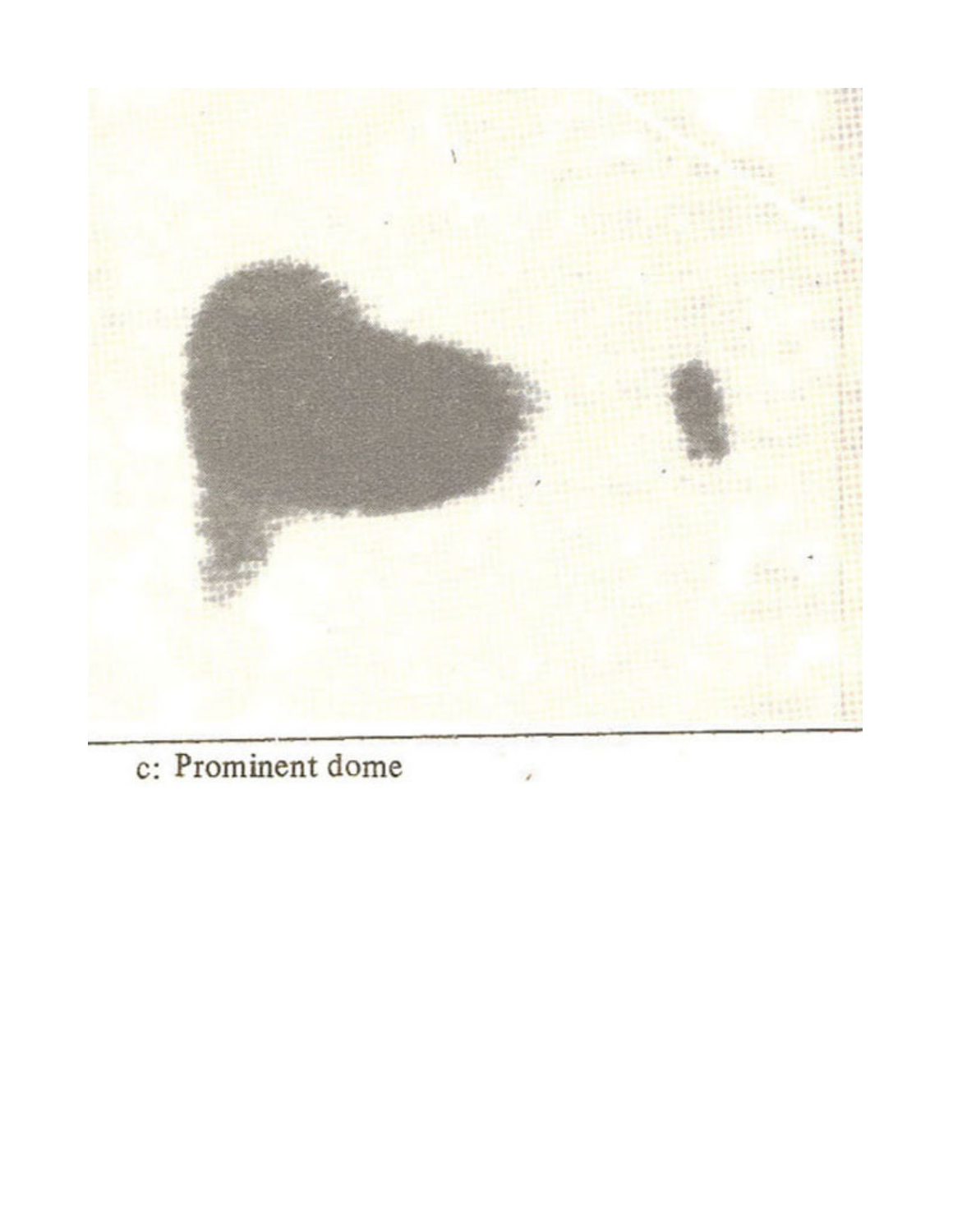

## e : Poorly developed left lobe.

Figures 1 & 2 show line drawing and Gamma Camera images of various shapes of the liver. Our findings and those of Mc Afee et al. were analysed using the chi square test. The differences noted were statistically significant ( $P < 0.01$ ). In one study<sup>6</sup>, there was no difference in the surface areas of normal livers between caucasians and negroes. Our findings may be due to different selection criteria or interpretor's bias but it is also tempting to postulate a regional or racial variation. Similar studies in other areas of the country may be helpful.

Liver scan remains one of the most frequently requested investigation in our de. partment and scan findings frequently determine the course of the patients subsequent manage. ment, therefore knowledge of normal variants is essential for proper interpretation.

### **ACKNOWLEDGEMENT**

Hafiz Ghulam Abbas, Senior Scientific Officer, Atomic Energy Medical Centre, Multan did the statistical analysis. Dr. Abdur Rauf Khan, M.D., FACP., of the Department of Nuclear Medicine, University of Buffalo, New York helped with the literature survey. Their help is gratefully acknowledged.

### **REFERENCES**

1. Snell, R.S. Clinical anatomy; for medical students. 2nd ed. Boston, Little, Brown, 1981, p. 200. 2. Deland, F. and Wagner, H. ed. Atlas of nuclear medicine. Philadelphia, Saunders, Vol. 3, p. 84.